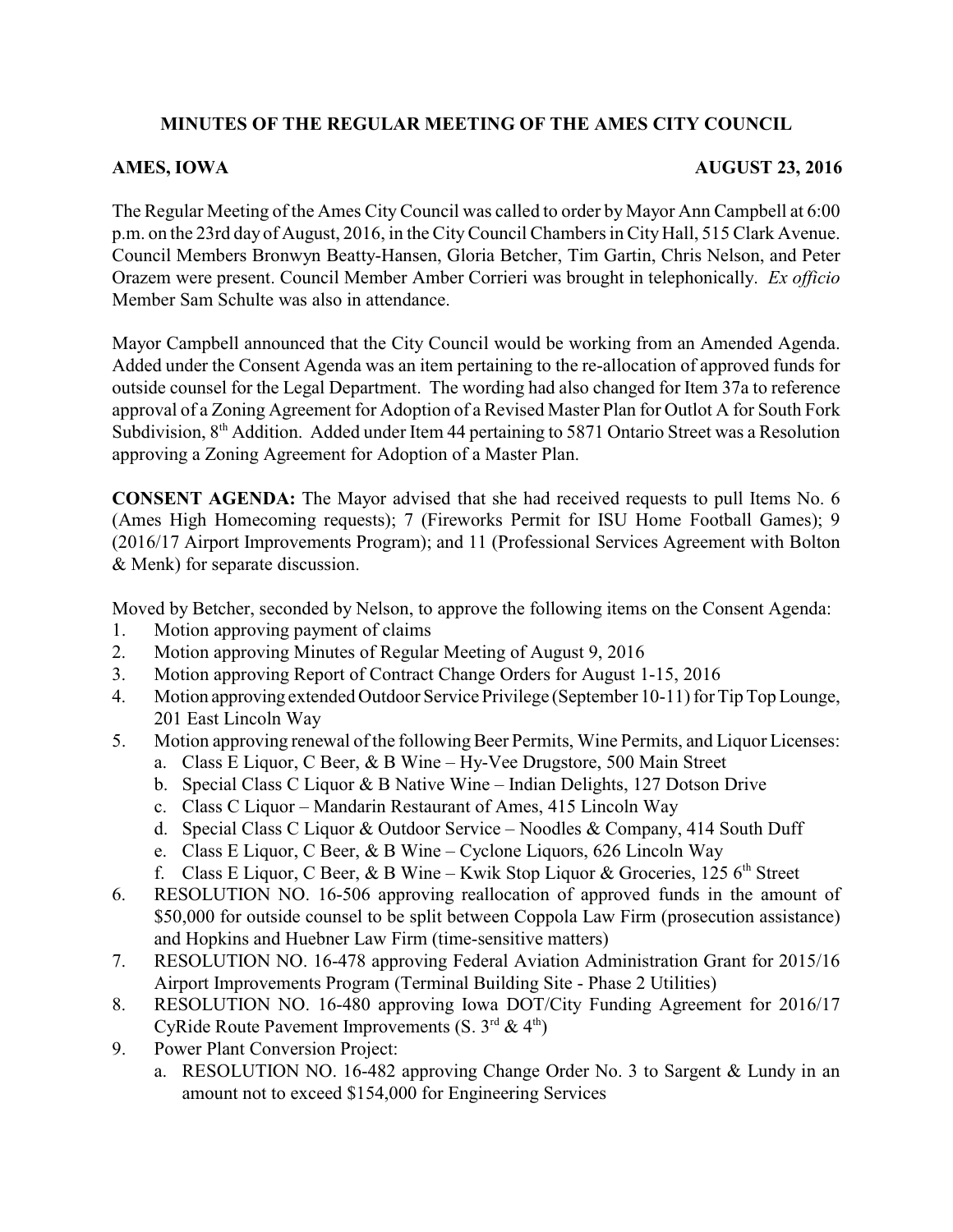- b. RESOLUTION NO. 16-483 authorizing use of \$637,011 of unspent funds from Cooling Tower Replacement Project
- 10. RESOLUTION NO. 16-484 setting September 13, 2016, as date of hearing for transfer of right-of-way at South Dayton Place and U. S. 30 to Iowa DOT
- 11. RESOLUTION NO. 16-485 setting September 13, 2016, as the date of public hearing for vacating Water Main Easement at 1010 Dickinson Avenue
- 12. RESOLUTION NO. 16-486 waiving motorized vehicle prohibition to allow mobility-impaired individuals to tour Ada Hayden Heritage Park on September 14, 2016
- 13. RESOLUTION NO. 16-487 approving plans and specifications for the WPC Trickling Filter Pump Station Pipe Re-coating Project; setting September 20, 2016, as bid due date and September 27, 2016, as date of public hearing
- 14. RESOLUTION NO. 16-488 approving preliminary plans and specifications for 2007/08 Shared Use Path Expansion (Oakwood Road); setting September 21, 2016, as bid due date and September 27, 2016, as date of public hearing
- 15. RESOLUTION NO. 16-489 awarding contract for Bernels and Hotel Vault Lid Replacements for Electric Services Department to Woodruff Construction, LLC, of Ames, Iowa, in the amount of \$61,700
- 16. RESOLUTION NO. 16-490 awarding contract to Wesco Distribution of Des Moines, Iowa, in the amount of \$69,336 (inclusive of Iowa sales tax) for Aluminum Cable for Electric **Services**
- 17. RESOLUTION NO. 16-491 approving contract and bond for CyRide Interceptor Pit Upgrades 2016
- 18. RESOLUTION NO. 16-492 accepting completion of GT1 Combustion Turbine Generator Preaction Sprinkler System, Carbon Dioxide System, and Fire Alarm Upgrade
- 19. RESOLUTION NO. 16-493 approving completion of Inis Grove Sand Volleyball Court Lighting Project
- 20. RESOLUTION NO. 16-494 approving partial completion of public improvements and reducing security requirement for Sunset Ridge Subdivision,  $6<sup>th</sup>$  Addition Roll Call Vote: 6-0. Resolutions/Motions declared adopted/approved unanimously, signed by the Mayor, and hereby made a portion of these Minutes.

# **AMES HIGH HOMECOMING COMMITTEE REQUESTS FOR HOMECOMING PARADE**

**ON SEPTEMBER 12, 2016:** Council Member Betcher said that she had requested to pull this item to point out that this was yet another request for a fireworks display. This one, however, will occur earlier in the evening. She also wanted Ames High representatives to be given an opportunity to talk about the planned Ames High Homecoming festivities.

Taylor Junck, 916 Vermont Circle, Ames; Allyson Goodman, 2327 North Dakota Avenue, Ames; and Elizabeth Jackson, 825 Pennsylvania Avenue, Ames; were present on behalf of the Ames High Homecoming Committee.

Ms. Junck advised that the Parade is planned to occur on September 12. The Parade route will be the same as in past years; it will begin at 6:30 p.m. and last approximately 45 to 60 minutes. Ms.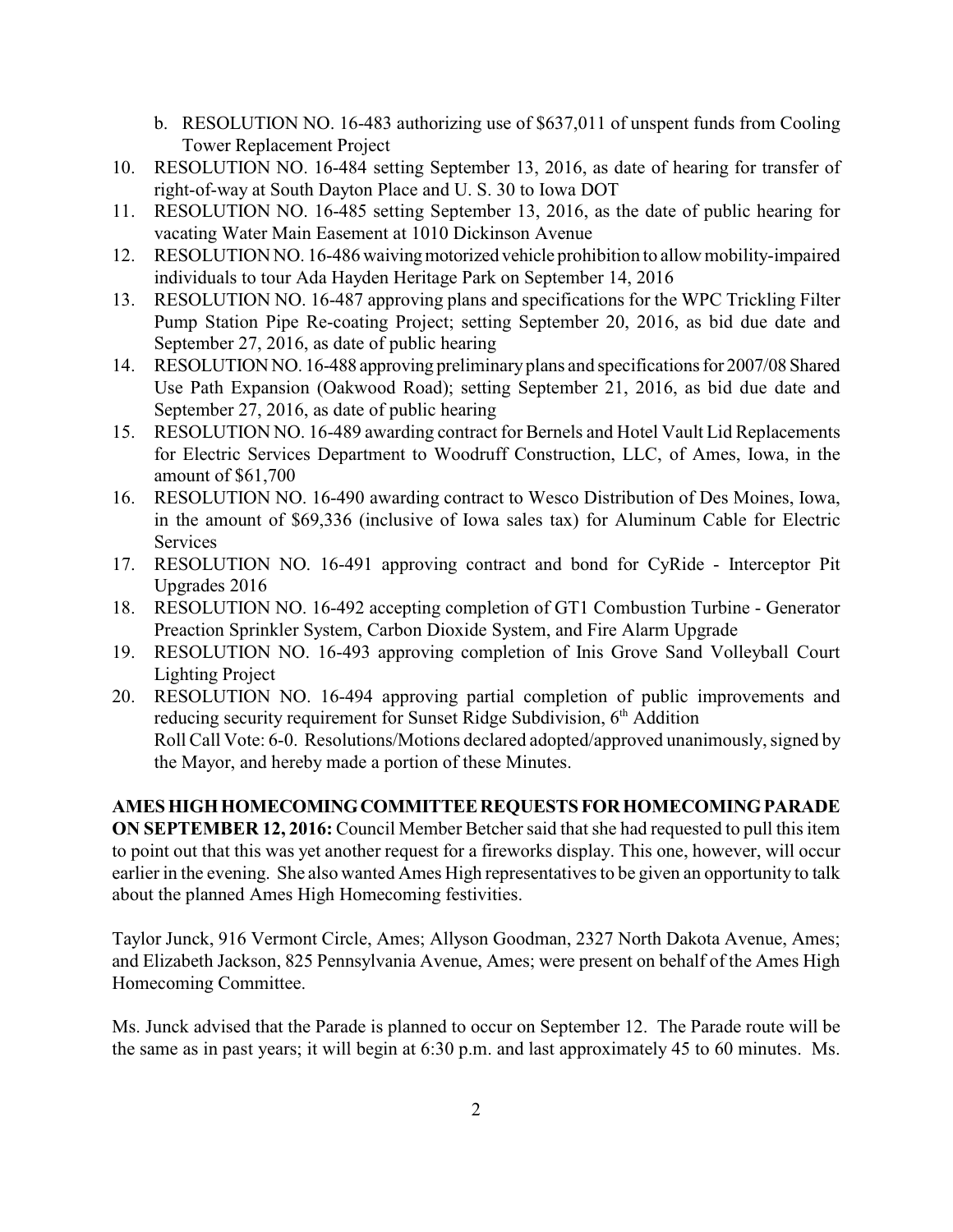Goodman stated that the fireworks would be displayed at approximately 8:15 p.m. on September 16, 2016, which is the date of the Homecoming football game.

Moved by Betcher, seconded by Nelson, to adopt/approve the following:

- a. RESOLUTION NO. 16-475 approving closure of Parking Lot MM, south half of Parking Lot M, portions of CBD Lot Z, and portions of Main Street, Burnett Avenue, Kellogg Avenue, Fifth Street, Clark Avenue, and Pearle Avenue from 5:30 p.m. to approximately 7:30 p.m.
- b. RESOLUTION NO. 16-476 approving waiver of parking meter fees in Main Street Cultural District from 1:00 p.m. to 6:00 p.m. and for Parking Lot N from 4:00 p.m. to 6:00 p.m.
- c. RESOLUTION NO. 16-477 approving waiver of fee for Fireworks Permit
- d. Motion approving fireworks permit for display (approximately 8:15 p.m.) on September 16, 2016

Roll Call Vote: 6-0. Resolutions/Motion declared adopted/approved unanimously, signed by the Mayor, and hereby made a portion of these Minutes.

# **FIREWORKS PERMITS FOR DISPLAY FROM JACK TRICE STADIUM FOR ISU HOME**

**FOOTBALL GAMES:** Council Member Betcher asked for more specific information about the pyrotechnics that will be used for the fireworks displays. Mary Penk, 4629 Prairie Ridge Circle, Ames, replied that they plan to use flames for all home ISU football games to be shot off as the team enters the Stadium. A test was performed; at that time, the Fire Marshal was present as was a representative of the Office of Environmental Health and Safety. In addition, on November 3, for the Oklahoma game, fireworks will be displayed off the video board as the team enters the Stadium. Ms. Betcher asked what the significance was for the display to be requested for that game. Ms. Penk advised that it is a night game that will be broadcast on national television.

Council Member Betcher expressed her concerns about the number of times the South Campus Neighborhood has to listen to fireworks. She also said that there are a number of Veterans, who will be returning to Iowa State University, and pyrotechnics can be problematic for those who suffer from Post Traumatic Stress Disorder. Ms. Betcher believes that that should be in the back of the Council members' minds when these requests are on an agenda. She noted that these particular displays are scheduled to occur during the day or early evening hours.

Moved by Betcher, seconded by Beatty-Hansen, to approve the following requests for Fireworks Permits for display from Jack Trice Stadium for ISU Home Football Games:

- a. Saturday, September 3
- b. Saturday, September 24
- c. Saturday, October 1
- d. Saturday, October 29
- e. Thursday, November 3
- f. Saturday, November 19
- g. Saturday, November 26

Vote on Motion: 6-0. Motion declared carried unanimously.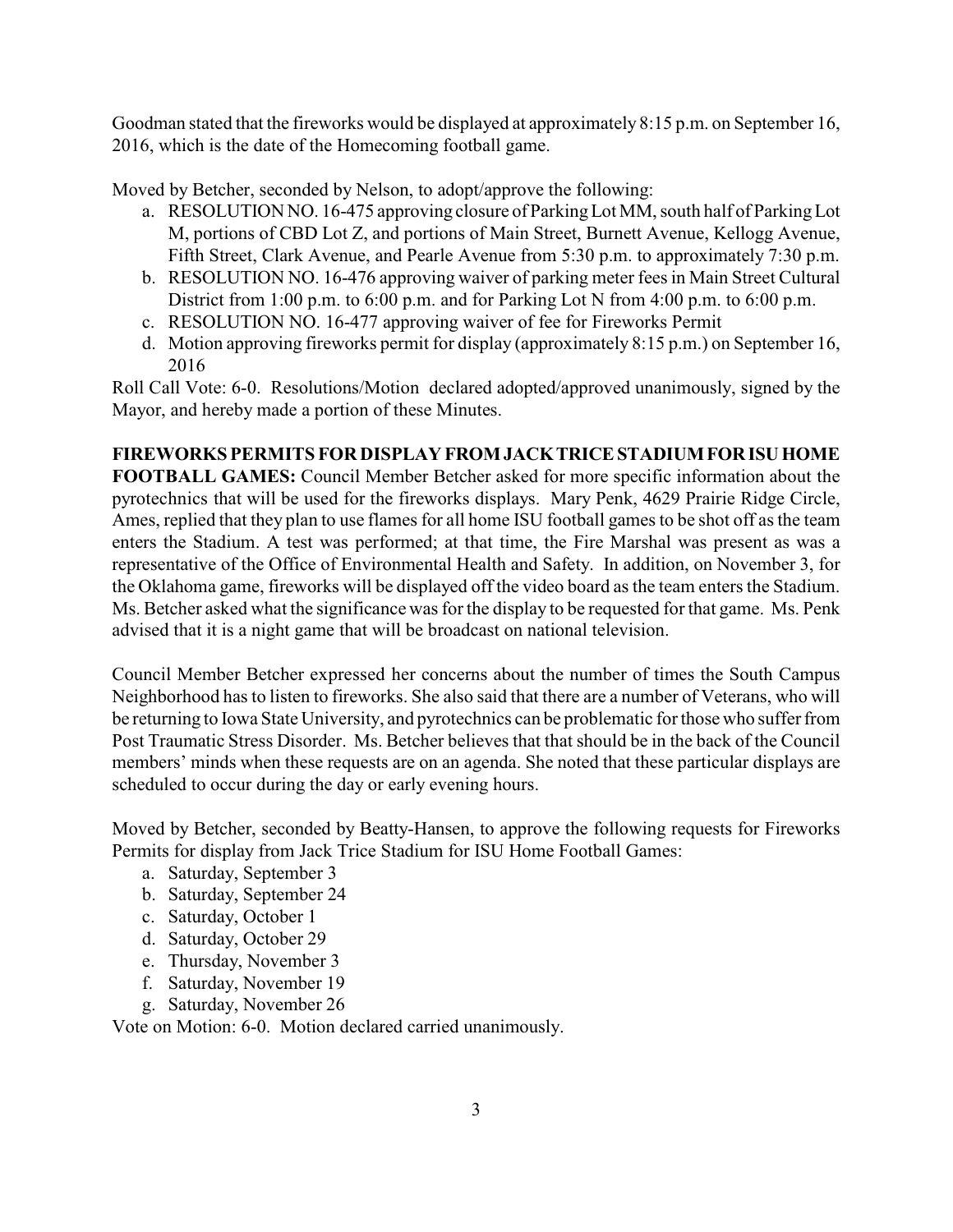**2016/17 AGREEMENT WITH AMES ECONOMIC DEVELOPMENT COMMISSION (AEDC):** Noting that the amount of the annual Agreement totals \$150,000, Ms. Beatty-Hansen asked her colleagues if they felt the City was getting what it wanted from the services of the AEDC. She also asked to have a representative of the AEDC talk about its efforts to help small businesses.

Drew Kamp, representing the Ames Chamber of Commerce, 304 Main Street, Ames, reported that one of the tasks that John Hall, Business Development Coordinator and Marketing Director, does is to work directly with businesses, especially the small business and start-up communities. According to Mr. Kamp, Mr. Hall works directly with the Directors of the Main Street Cultural District and Campustown Action Association and the Small Business and Entrepreneurialship Group and Start-Up Communities. He noted that the AEDC has resources available to assist small businesses.

Ms. Beatty-Hansen asked how the AEDC measures success. Mr. Kamp replied that it has a number of tools that track the number of jobs created, increases in the sales tax base, and increases in the property tax base.

Moved by Beatty-Hansen, seconded by Betcher, to adopt RESOLUTION NO. 16-479 approving the 2016/17 Agreement with Ames Economic Development Commission. Roll Call Vote: 6-0. Resolution declared adopted unanimously, signed by the Mayor, and hereby made a portion of these Minutes.

**TEAGARDEN AREA DRAINAGE IMPROVEMENTS PROJECTS:** Council Member Betcher asked staff to give an update as to what is happening in the Teagarden Area for the benefit of the citizens and the City Council. Municipal Engineer Tracy Warner stated that after the 2010 Flood, residents were concerned about drainage and minor flooding in the Area. Since that time, various improvements have been programmed into the City's Capital Improvements Plan. According to Ms. Warner, the Professional Services Agreement with Bolton & Menk will allow for at public outreach and informational meetings with the residents to be conducted and for the design of the project. Ms. Warner advised that the drainage area is broken down into three watersheds: North Branch, Middle Branch, and South Branch. The North Branch crosses South Duff Avenue just south of Crystal Street. The Middle Branch crosses South Duff Avenue north of Garden Road. The South Branch crosses South Duff Avenue north of Ken Maril Road. All three Branches eventually meet where a concrete channel conveys the storm water southeast to a drainage ditch. The water is then conveyed to the South Skunk River. The specific project will focus on improvements to the Middle Branch and South Branch on the east side of Highway 69.

City Manager Schainker clarified that the action being requested at this meeting is approving the Professional Services Agreement only; it is not to approve any particular project.

Moved by Betcher, seconded by Orazem, to adopt RESOLUTION NO. 16-481 approving a Professional Services Agreement with Bolton & Menk of Ames, Iowa, for the Teagarden Area Drainage Improvements project in an amount not to exceed \$69,500.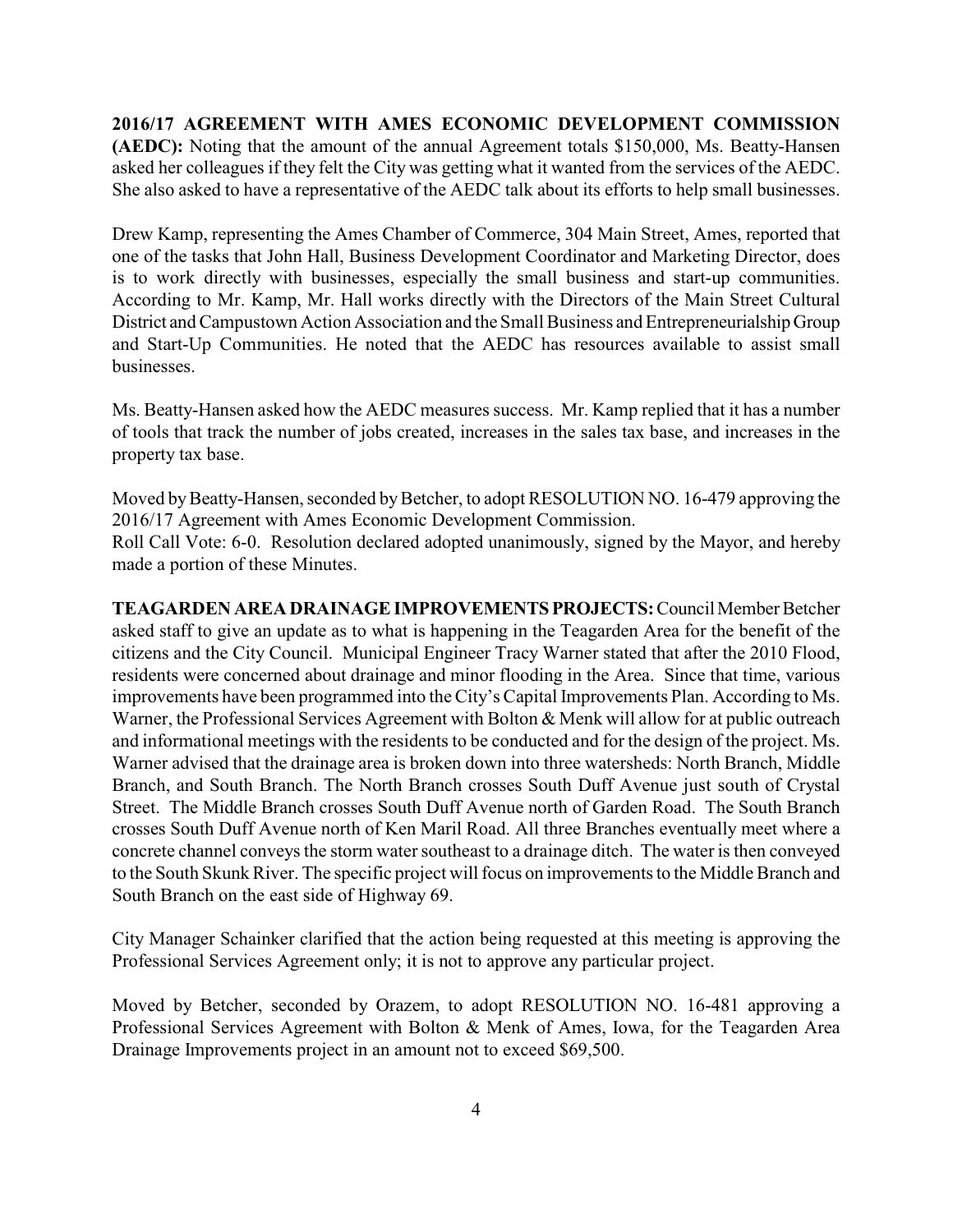Roll Call Vote: 6-0. Resolution declared adopted unanimously, signed by the Mayor, and hereby made portion of these Minutes.

**PUBLIC FORUM:** Mayor Campbell opened Public Forum and closed same after no one requested to speak.

**EAST INDUSTRIAL ANNEXATION:** City Planner Charlie Kuester stated that the City had received Annexation Petitions from ten property owners; those properties comprise approximately 1,083 acres. Under *Iowa Code*, up to 20% of the area may be brought in under the 80/20/Rule to annex non-consenting properties. Eight additional properties need to be included in order to avoid creating islands and to create more uniform boundaries. The proposed annexation with uniform boundaries would total 1,349.63 acres. The consenting owners comprise 80.23% of the entire annexation area. Mr. Kuester commented that the Council will need to make a decision to determine what boundaries it wishes to comprise the annexation or whether to bring in only the consenting owners. According to Mr. Kuester, the City Manager has recommended that the Council direct that all 1,349.63 acres be annexed.

Joe Rippetoe, 419 Pearson Avenue, Ames, stated his opinion that the Eastern Annexation is the most ill-conceived City project since the Wolford Mall. Referencing an increase in utility rates, he believes that Ames taxpayers have been misled as to the how the costs will be paid. It was pointed out by Mr. Rippetoe that the City and County's Planning Boards had recommended denial of changes to the Land Use Policy Plan. He stated that there will be opportunities lost by pursuing the East Industrial Annexation, specifically in that this project will be so time-consuming for staff that residents will be told other significant projects, such as an indoor pool, will have to be put on hold because staff just can't get to them. Mr. Rippetoe commented that, lacking any specific project, water and sewer rates were raised and millions were included in the Capital Improvements Plan. He also said that the City's flyer, "City Side," provided very little information about the water and sewer rate increases and failed to cite that Eastern Annexation was the project was the reason for the increases; the information bore no resemblance to this project. Mr. Rippetoe believes that there has been no widespread community conversation about what the citizens actually want on the land. He also asked if the City had even thought about being able to provide bus service to the area. Mr. Rippetoe noted that the largest property owner consenting to the annexation is from Texas. He alleged that the City is once again catering to out-of-town business interests.

John Hall, representing the AEDC and Ames Chamber of Commerce, thanked the Council for its support of creating more industrial land for projects that currently, the City cannot even be considered for due to the lack of available land. He noted that conversations regarding the East Industrial area have been occurring over the past eight years.

Merlin Pfannkuch, 1424 Kellogg Avenue, Ames, stated that he would be speaking on the process followed by staff on this project and how major decisions are made in Ames. In his opinion, this project was included late in the process for the Capital Improvements Plan. He referenced the payment of \$254,000 for a contract to conduct a design study, and then, on this Agenda is approval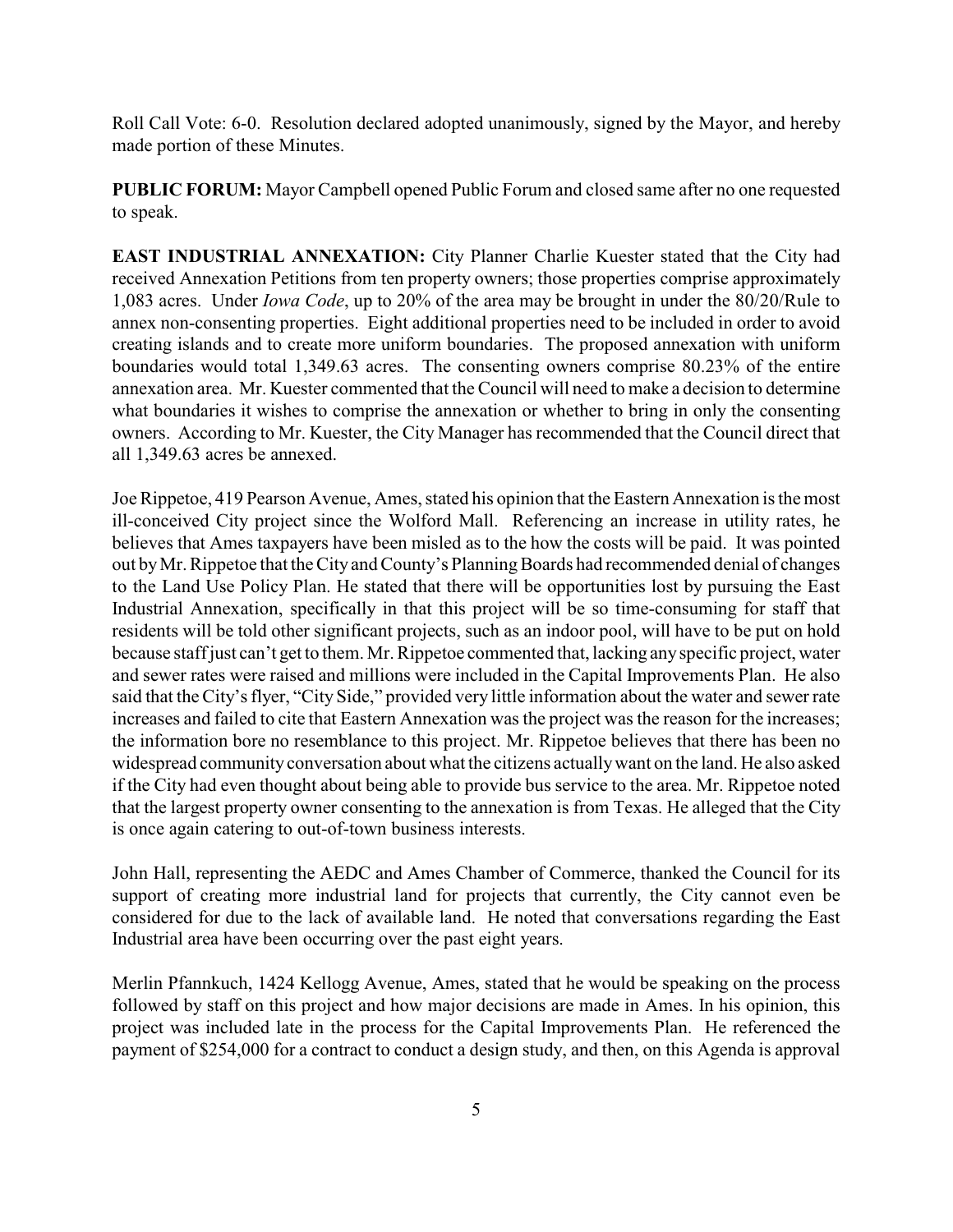of an agreement for General Obligation Bonds in the amount of \$3.3 million to install the infrastructure. Mr. Pfannkuch called the process followed "an embarrassment." He stated that he was fundamentally opposed to this project due in part that he does not believe taxpayer subsidies to businesses are leading to a better quality of life. Mr. Pfannkuch contended that the City had worked behind the scenes with the AEDC on this; there was no analysis done on this project. It was also the opinion of Mr. Pfannkuch that the AEDC does not have a particularly good track record, and it is gambling with \$90/resident and just "rolling the dice" hoping that this leads to significant industrial growth. He questioned why the City did not schedule a workshop on this issue so that the public could learn about it and comment on it. Mr. Pfannkuch did not believe neither he nor the public was afforded an opportunity to receive information about this project and/or comment. He wants to see evidence that industrial development will occur in this area.

Lauris Olson, Buchanan Drive, Ames, asked about a piece of property that seemed to create an uneven boundary on the annexation map, i.e., the Brekke Parcel. City Manager Schainker said that originated after he had asked what lands could be supported after the City's negotiations with Central Iowa Water for service territory. The map was developed to show the natural gravity line.

Dave Benson, 1416 Buckeye Avenue, Ames, advised that he was the current Chairman of the AEDC. He commented that the AEDC 5-Year Plan was approved in 2012, and one of its goals under Objective 1 was to identify the best place for the development of a new business and industrial park. Mr. Benson pointed out that the area in question is bounded by the Interstate, railroad, four-lane highway, and a natural gas line. According to Mr. Benson, the City of Nevada and DuPont/Lincoln Way Energy pretty much sealed the fate of this area. He said it is the view of the AEDC as well as his own personal view that the best alternative is for the City of Ames to be able to control the development of this area. By doing so, there will be orderly development of the area and not an unplanned hodge podge of developments. He stated, with regard to other priorities of the City referred to by Mr. Rippetoe, it is this kind of industrial development that will provide the revenue for projects such as an indoor pool, improvements to the Lincoln Way Corridor, and extension of bike trails. If the City does not take advantage of this opportunity, it is those kinds of things that will suffer. Mr. Benson urged the City Council to take advantage of the opportunity to annex the lands for the East Industrial Park and allow for planned development.

Council Member Orazem stated that Ames is not currently considered for large industrial developments; it simply does not have land of the size needed. He noted that cities around Ames have land available. Mr. Orazem also pointed out that the City's LUPP had included the annexation of this area since 1997.

Council Member Gartin asked City Manager Schainker to again provide a brief overview of the process that the City had gone through regarding industrial lands. Mr. Schainker provided a chronological history, noting that this topic had been discussed during public City Council meetings many times.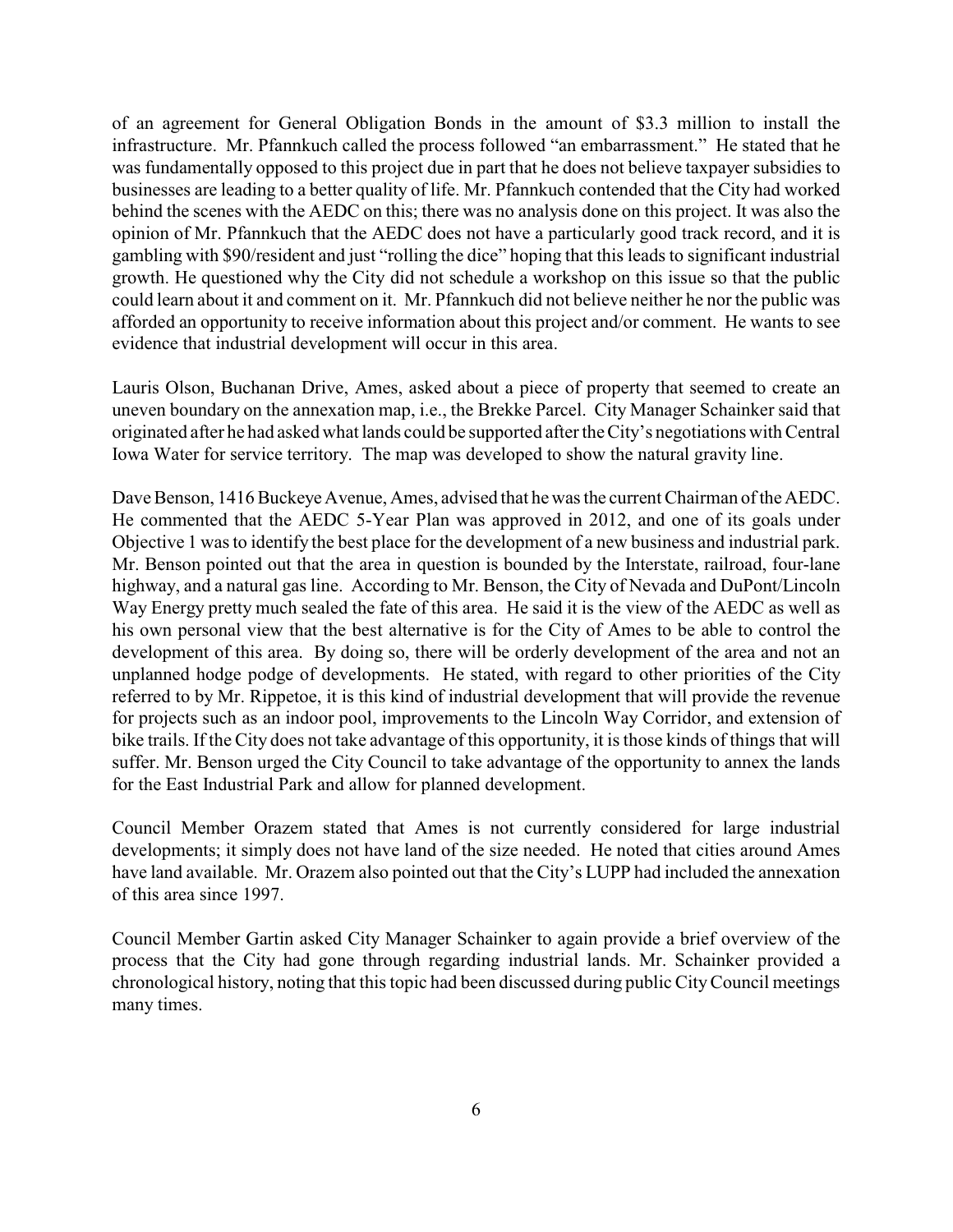Mr. Gartin asked Mr. Schainker to also comment on the rural water buy-out, which was relevant to this item. Mr. Schainker explained that the City had entered into an Agreement with Central Iowa Water Association (CIWA) to establish rates for the buyout of CIWA territory and incorporation into the Ames service area. He noted the incremental cost increases contained in the buyout Agreement.

Council Member Gartin then asked Public Information Officer Susan Gwiasda to comment on the flyer that had been included with the utility bills that was being referenced by Mr. Rippetoe. Ms. Gwiasda stated that the flyer is intended to explain any change in utility rates; it does not give a detailed description of any particular project.

Moved by Nelson, seconded by Gartin, to initiate the annexation of 1,349.63 acres of land, including 266.85 acres of non-consenting property; directing staff to forward the Annexation Petitions to the Planning and Zoning Commission; and, designating Planning and Housing Department staff as the representative to the consultation with Township Trustees and County Supervisors.

Council Member Beatty-Hansen commented that she was really torn on this project. She noted that she had voted against the LUPP change. Ms. Beatty-Hansen also thinks that this project is a gamble, and she feels that the City has not planned well enough in case there are no industries wanting to develop the land.

Council Member Gartin offered his belief that it is not a question of whether the land is going to be developed; it is very likely that it will be. Because of the land's proximity to Ames, it is extremely essential that Ames be able to control the development of it. He noted that the tax base of Ames is still very dependent on federal and state dollars, and it is vital that Ames receive private sector dollars. In the opinion of Mr. Gartin, Ames has many opportunities for people with post-secondary degrees; however, it needs to be able to provide job opportunities for those who do not have that level of education.

Vote on Motion: 5-1. Voting aye: Betcher, Corrieri, Gartin, Nelson, Orazem. Voting nay: Beatty-Hansen. Motion declared carried.

**SUPERVISED TRANSITIONAL HOMES:** Director Diekmann stated that the City Council had received a request to consider initiating a Zoning Text Amendment to create a "transitional housing" use option for residential zoning districts. The requesting parties' desires are to allow for a broader range of choices for meeting "transitional living" needs within existing single-family dwellings. They would like to acquire facilities for youth or adults needing transitional housing with live-in support. Staff anticipates that such facilities would exceed the maximum occupancies of the household living category with a "family," as defined by the Zoning Ordinance, and group living is only allowed within a limited number of zoning districts and areas. If a use does not meet the definition of "family," the Zoning Ordinance currently has two use types under which similar housing options could be allowed based on interpretation of such uses: Group Living or Social Service Providers. Current definitions of those two uses were provided by Director Diekmann. Mr. Diekmann noted that the City Council had determined that the current ordinances of the City may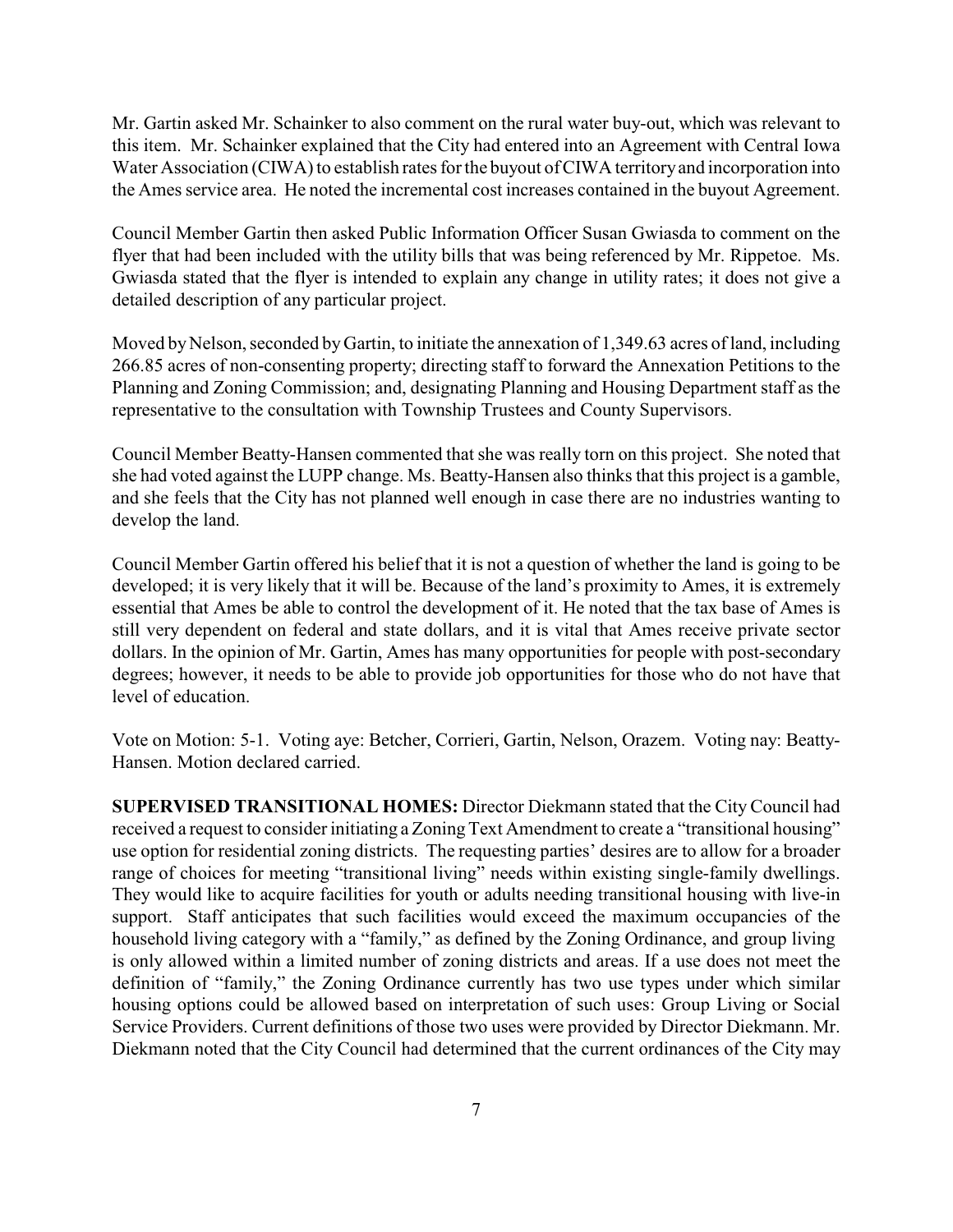not effectively address the needs of the human services agencies, and it had directed staff to initiate a text amendment to allow for a new supervised transitional home for inclusion in the Zoning Ordinance and to propose standards for such a use.

According to Director Diekmann, the Zoning Ordinance allows Group Living for transitional living facilities only in the Residential High Density Zone and the South Lincoln Mixed Use Zone. Social Service Providers are permitted in a broader range of zones within the City; however, the uses permitted under a Social Service Provider category are limited to shelter services or counseling centers, which do not appear to fit the needs of the type of housing being requested. Mr. Diekmann said that, at this time, staff believes the described use of a supervised type of group home would fit under Transitional Living Facility under Group Living if no changes were made to the Zoning Ordinance.

The Council was told byMr. Diekmann that, based on the Social Service Providers' interest in using one- and two-family home structures, rather than apartments, staff has analyzed potential sites. Within the RH and S-SMD Zoning Districts, there are approximately 160 properties that are one-or two family structures that could be reused as Transitional Living Facilities. When factoring in the use classification of Social Service Providers, there are approximately 490 properties within oneor two-family homes that would meet the described interest. There are a few additional HOC-zoned properties that could also be approved for Group Living or Social Service Provider, but that does not significantly expand the opportunities.

Council Member Betcher asked if there was any possibility of tying in the number of people to the number of bedrooms. Mr. Diekmann replied that some Social Service Providers could have a family unit of two or three people in one bedroom.

Ms. Betcher noted the number of apartments that are being built in an attempt to keep up with the growing ISU student population. She said it is her belief that the current rate of growth will not continue, and perhaps those apartments could offer an opportunity for transitional living units.

Mr. Diekmann noted that, similar to other group living uses within the Zoning Ordinance, a separation distance has been established between such uses to prevent a concentration of any one type of use within residential neighborhoods. Although this use would generally be similar to household living uses in a neighborhood, to ensure compatibility, staff believes a separation distance would be appropriate to avoid over-concentration in one neighborhood. Staff is recommendation that 500 feet be set as the separation required between such supervised transitional homes.

Director Diekmann also noted that staff was not recommending any parking ratios. Additional parking spaces for single-family homes would not fit in with neighborhoods. In addition, there are front-yard parking prohibitions. Staff believes that utilizing existing parking on site with the use of public street parking would be sufficient for smaller scale uses; however, if the occupancy of units was greater, a parking requirement is probably needed to ensure appropriate integration into a neighborhood.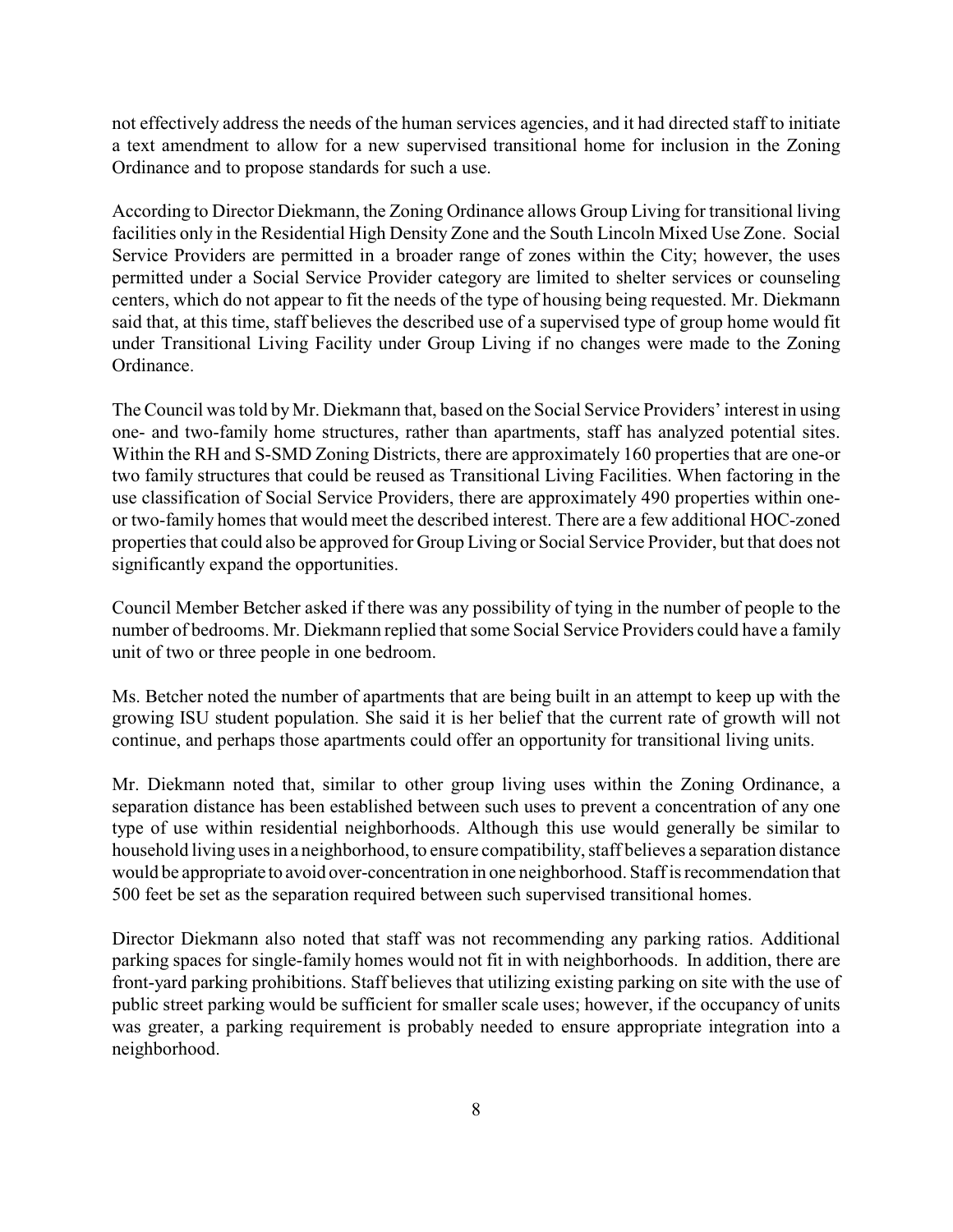Regarding licensing and inspections, to ensure some element of minimum life safety, without the need for continued inspection as is done under the Rental Housing Code, Director Diekmann said that City staff is suggesting establishment of minimum standards for review at the time of application for the use. Such requirements could include proof of operable windows, means of egress, egress windows/emergency escape openings, and minimum fire protection system addressing equipment to detect a fire, actuate an alarm, or suppress or control a fire in accordance with the International Fire Code. Those types of requirements would exceed what a single-family homeowner must do for purchase and use of a property and would make it similar to how a rental property is currently evaluated. Council Member Gartin shared that he would like to require inspection of the transitional homes, specifically, the same base level of inspection as rental homes in the City.

Council Member Corrieri said she wants to ensure that agencies providing transitional housing are accredited to provide this type of service. Council Member Orazem agreed, asking how the City would know that there is actual supervision of the transitional home. Mr. Diekmann pointed out that, if federal or state dollars are received, there would have to be oversight.

Council Member Betcher said there might be issues with rental property owners who are restricted as to the number of people that may occupy a house based on the number of bedrooms. Parking, occupancy, and health and safety issues are of concern to her.

Director Diekmann told the Council that staff believes the issues of registering a small transitional home and verifying compliance can be done administratively if objective standards are in place. If the Council is not comfortable with that, the proposed use could be reviewed by the Zoning Board of Adjustment if there are elements of the building and occupancy or issues with compliance with such items as separation distance or parking on site that merit a case-by-case review to determine appropriateness of the use on a site and compatibility with its surroundings.

Matthew Youngs, 112 East 2<sup>nd</sup> Street, Ames, said he was speaking on behalf of Roger Wheeler, who was not able to be present at this meeting. Mr. Youngs expressed concern over any licensing requirement. He understands the need to know if the property is being used as permitted or intended, but it might be more difficult for the groups who want to provide this type of housing to get licensed.

Moved by Gartin, seconded by Beatty-Hansen, to approve Alternative No. 1 and direct staff to prepare a Zoning Text Amendment to allow staff to approve Supervised Transitional Homes meeting the following requirements:

- a. Use meets the definition of "Supervised Transitional Home," as defined by staff
- b. Occupancy limited to a maximum of eight occupants per dwelling unit
- c. Separation Distance of 500 feet to any other Supervised Transitional Home
- d. No additional parking above the Code-required parking established based on the dwelling type
- e. Meet minimum life safety requirements for operable windows, egress windows, and fire detection/suppression equipment prior to the approval of a permit (no ongoing licensing or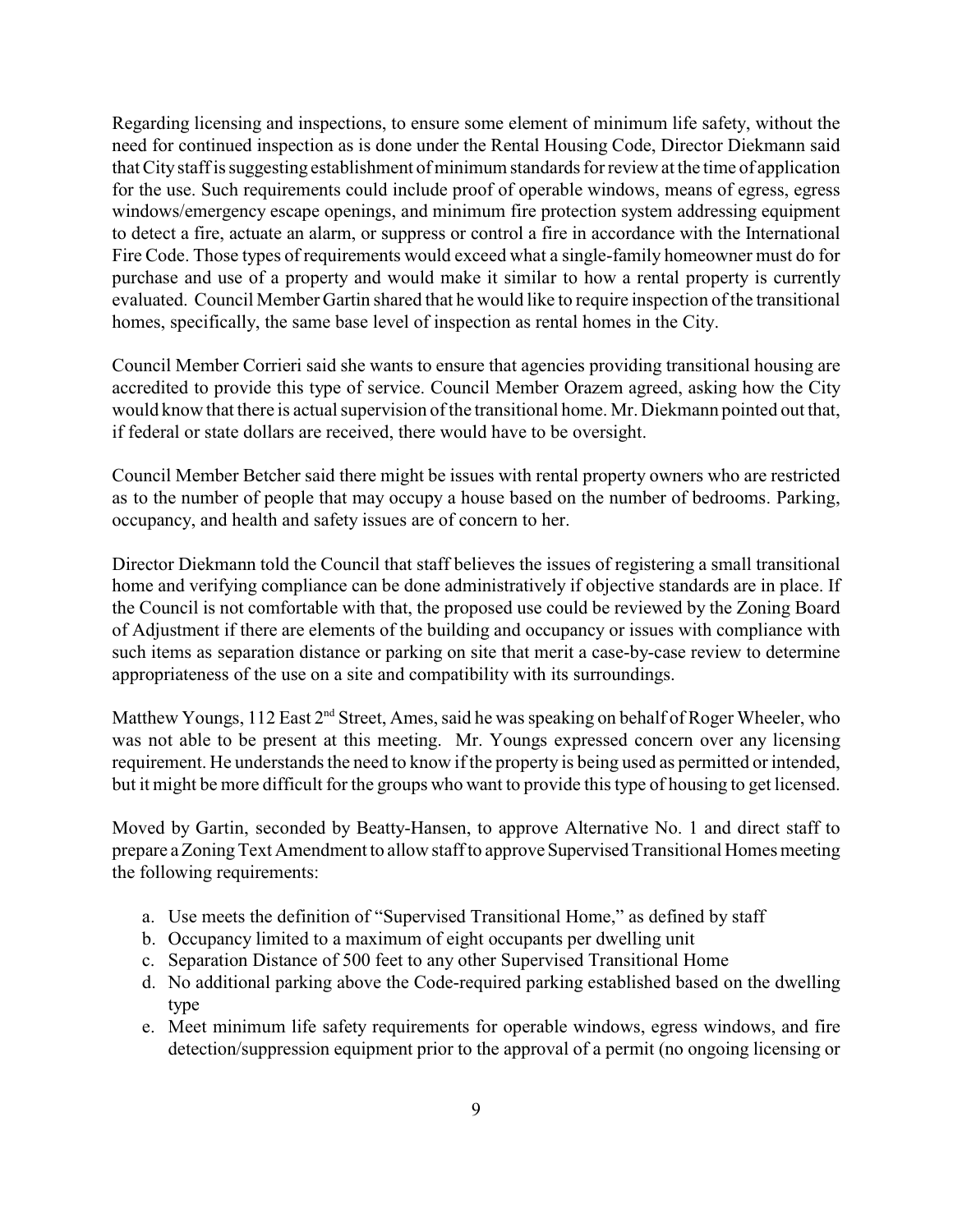inspections)

f. Allow within all residential zoning districts, only within a single-family structure (attached or detached)

and direct staff to work with the Fire Department on giving alternatives for providing inspections for minimum life safety requirements.

Moved by Betcher, seconded by Corrieri, to amend the motion to link the maximum number of occupants to the number of bedrooms, allowing no more than two occupants per bedroom with a maximum of eight.

Vote on Amendment: 5-1. Voting aye: Beatty-Hansen, Betcher, Corrieri, Nelson, Orazem. Voting nay: Gartin. Motion declared carried.

Vote on Motion, as Amended: 6-0. Motion declared carried unanimously.

**PRELIMINARY PLAT FOR ASPEN BUSINESS PARK, 3RD ADDITION:** *Ex officio* Member Schulte shared that he had heard from some students concerns about safety pertaining to the Grand and South 16<sup>th</sup> Street intersection. He asked specifically if a signal would be installed. Director Diekmann and Municipal Engineer Warner stated that signalization would be a part of the intersection improvements.

Moved by Gartin, seconded by Nelson, to adopt RESOLUTION NO. 16-495 approving the Preliminary Plat for Aspen Business Park, 3<sup>rd</sup> Addition, with the following condition: At the time of Final Plat approval, a deed restriction be placed on the Final Plat for the no-build area for the future extension of S. Grand Avenue (consistent with language of the current Contract Rezoning Agreement).

Roll Call Vote: 6-0. Resolution declared adopted unanimously, signed by the Mayor, and hereby made a portion of these Minutes.

The meeting recessed at 8:06 p.m. and reconvened at 8:12 p.m.

**4004 PHOENIX STREET:** Fire Chief Shawn Bayouth introduced Community Codes Liaison Sara VanMeeteren. Ms. VanMeeteren gave a chronological history of complaints against the subject property. She stated that she had received an email this date from the bank that within 24 to 48 hours, the sale should be finalized. Ms. VanMeeteren emphasized that that doesn't mean the property will be improved, but the City would be working with the new owner to do so.

Council Member Orazem noted that the City currently has no easy way of resolving these types of issues where the property owner seems to have abandoned the property; taxes are apparently still being paid on it. Ms. VanMeeteren advised that it was the condition of the house that brought this property to the attention of City staff.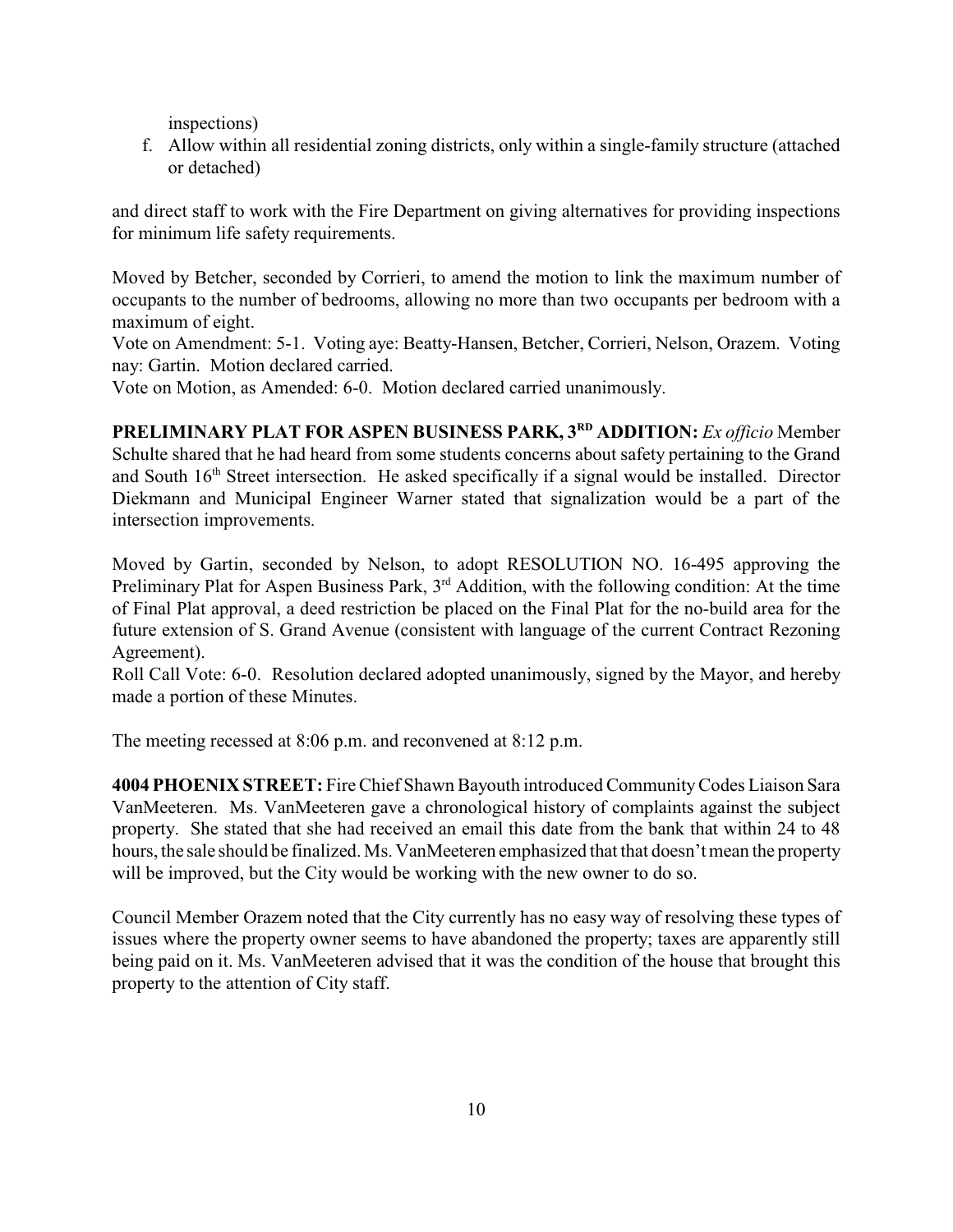Ms. Betcher asked if a Minimum Property Maintenance Code would assist City staff in being able to take action. Ms. VanMeeteren said it would not because this is more than just requiring a house to be painted or landscaping to be maintained.

Karen Kerper, 4008 Phoenix, Ames, told the Council that she lives next door to the property in question. She stated that she has lived in her house for 16 years, and the person who owns the house a 4004 Phoenix has not lived in it for at least ten years. Ms. Kerper noted that staff notes on this case indicated that it was closed due to inactivity. She asked for an explanation. Ms. VanMeeteren noted that there had been many complaints. Some of those were for vegetation; those were taken care of, and the case was closed. When each complaint was resolved, the case was closed. Complaints have been coming in recently on the actual condition of the house. Ms. Kerper noted that she would be pleased if the sale of the property would occur within the next 24 to 48 hours.

Council Member Gartin said he wants City staff to have authority to move forward if the sale does not move forward. He would like to pursue the declaration of a dangerous building under Section 5.400 of the *Ames Municipal Code*. Chief Bayouth said that staff is concerned that if the City moves forward under Section 5.400, it could stop the sale.

City Manager Schainker noted that it is not just the sale of the property. City staff would need to have a conversation with the new owner to see what his or her intention is for the property and their time frame.

Council Member Gartin encouraged Ms. VanMeeteren to contact the realtor Steve Bock to determine when the closing will actually occur.

Moved by Beatty-Hansen to direct staff to pursue Option 3 with a six-month window to allow the sale to occur and give the new owner time to improve the property. Motion died for lack of a second.

Moved by Betcher, seconded by Beatty-Hansen, to choose to do nothing and wait for the completion of the bank's short sale and come back to the Council with an update at its September 13, 2016, meeting.

Vote on Motion: 6-0. Motion declared carried unanimously.

## **FIXED-BASE OPERATOR (FBO) SELECTION FOR AMES MUNICIPAL AIRPORT:**

Traffic Engineer Damion Pregitzer noted that on June 11, 2013, the City Council approved an extension of the current Fixed Base Operator contract until such time that the new Terminal Building is constructed or upon 30 days written notice of a newly established termination date. It was decided that, given the current vision for the future of the Ames Airport as a gateway to the community, it would be in the best interest of the City to create a new FBO contract to coincide with the award of contract to construct the new Terminal Building.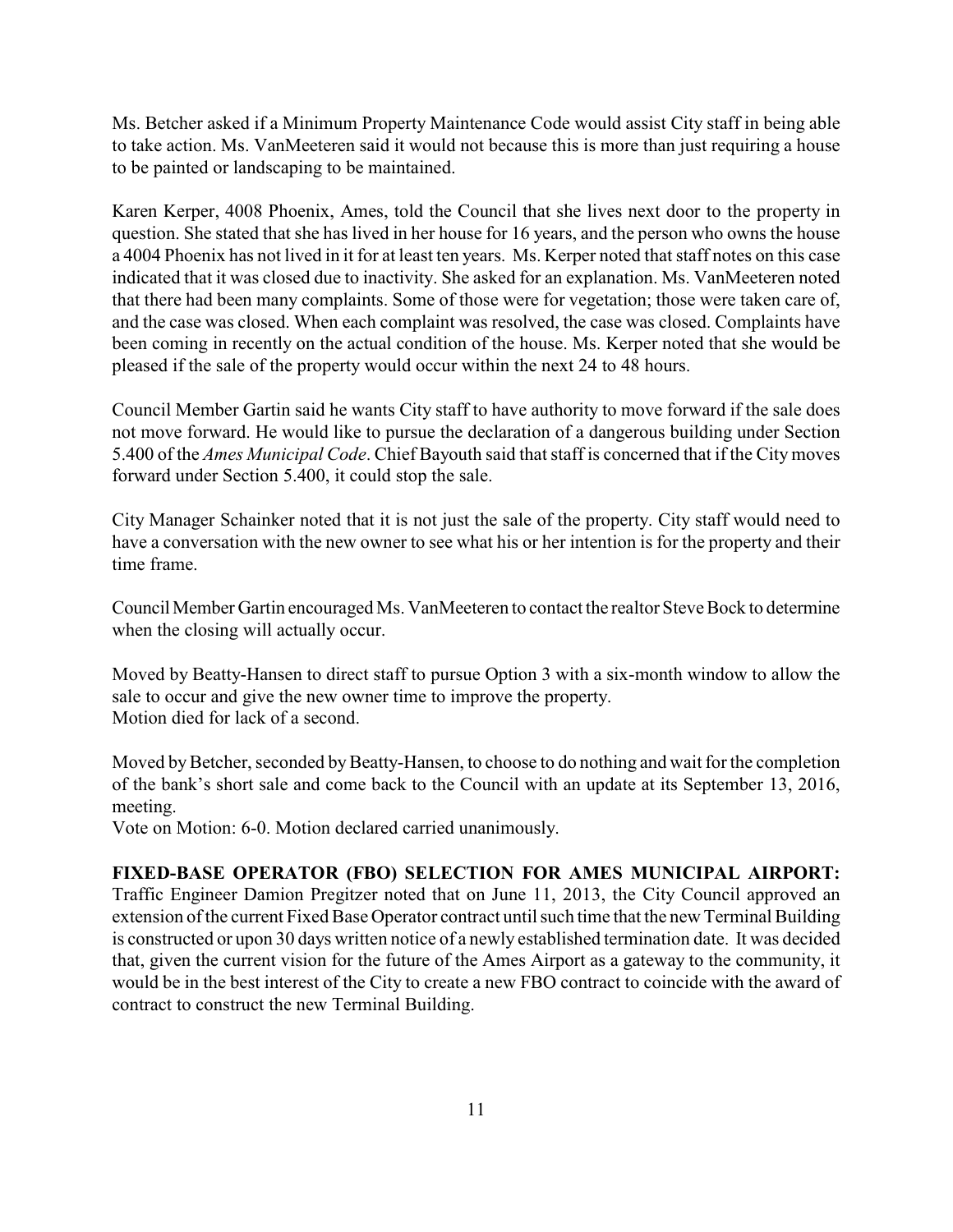Mr. Pregitzer described the selection process for the new FBO. A FBO Selection Advisory Committee was created using a subset of the Terminal Building Design Focus Group. Proposals were due on June 3, 2016. Three FBOs responded to the RFP: (1) North Iowa Air Service of Mason City, Iowa; (2) Classic Aviation of Pella, Iowa; and (3) Exec 1 Aviation of Ankeny, Iowa. All three FBOs were brought on-site to participate in an interview process. The projected financial benefit to the City offered by each firm over a five-year contract was reviewed by Mr. Pregitzer for the Council.

According to Mr. Pregitzer, after applying the selection scoring matrix, the Advisory Committee generated a composite score for each FBO. The score was based on the information presented during the firms' respective proposals and garnered during their on-site interviews. Classic Aviation of Pella, Iowa, was found to be the highest-scored FBO based on the strength of its proposal and its plans for leveraging the opportunity to grow the Ames Airport and become part of the community. Classic Aviation has shown that it is a successful FBO that can manage the difficult market of General Aviation and does so with a commitment to customer service, innovation, and growth.

A major contributing factor for recommending Classic Aviation, according to Mr. Pregitzer, was its proposal to establish a Part 141 Flight School. Part 141 schools have more FAA oversight, more rigid schedules, and more paperwork. In exchange for those added requirements, they are allowed to reduce the minimum required hours of private pilot training to 35 hours, rather than the typical 40-hour requirement. Along with partnering with ISU, this will be a significant improvement for the community that few General Aviation airports are able to provide. This will become a resource for area residents and ISU students who are looking to get their pilot's license.

According to Mr. Pregitzer, Classic Aviation is a certified Cirrus Service Center, which is the highest grade service possible for all types of Cirrus airports. Classic Aviation will also establish a certified service center at the Ames Airport and have sales available for Cirrus aircraft. It has committed to having a minimum of two certified flight instructors. The relationship will strengthen the growth of people looking to enter aviation by buying planes or learning to fly.

City Manager Steve Schainker recalled that, rather than provide up-front funds to help construct the new Terminal, Iowa State University agreed to pay to the City the amount of any shortfall (up to the annual debt service amount) between the annual operating revenues and annual operating expenses at the Airport (excluding the farm operation), which includes the debt service on \$943,000 - a portion of the debt that was issued by the City to finance the new terminal. It is anticipated that because of the new facilities being constructed at the Airport, the City could expect to receive \$100,000 or \$120,000 annually from a new FBO Agreement. The amount of revenue estimated from each of the three proposals is significantly less than the anticipated amount, which places the University at a greater risk to owe the City funds each year to pay the debt service on the new Terminal.

Mr. Schainker advised that, with the Council's approval, staff will begin negotiating with Classic Aviation on a contract. If that doesn't go well, staff would move to the second-best proposal, which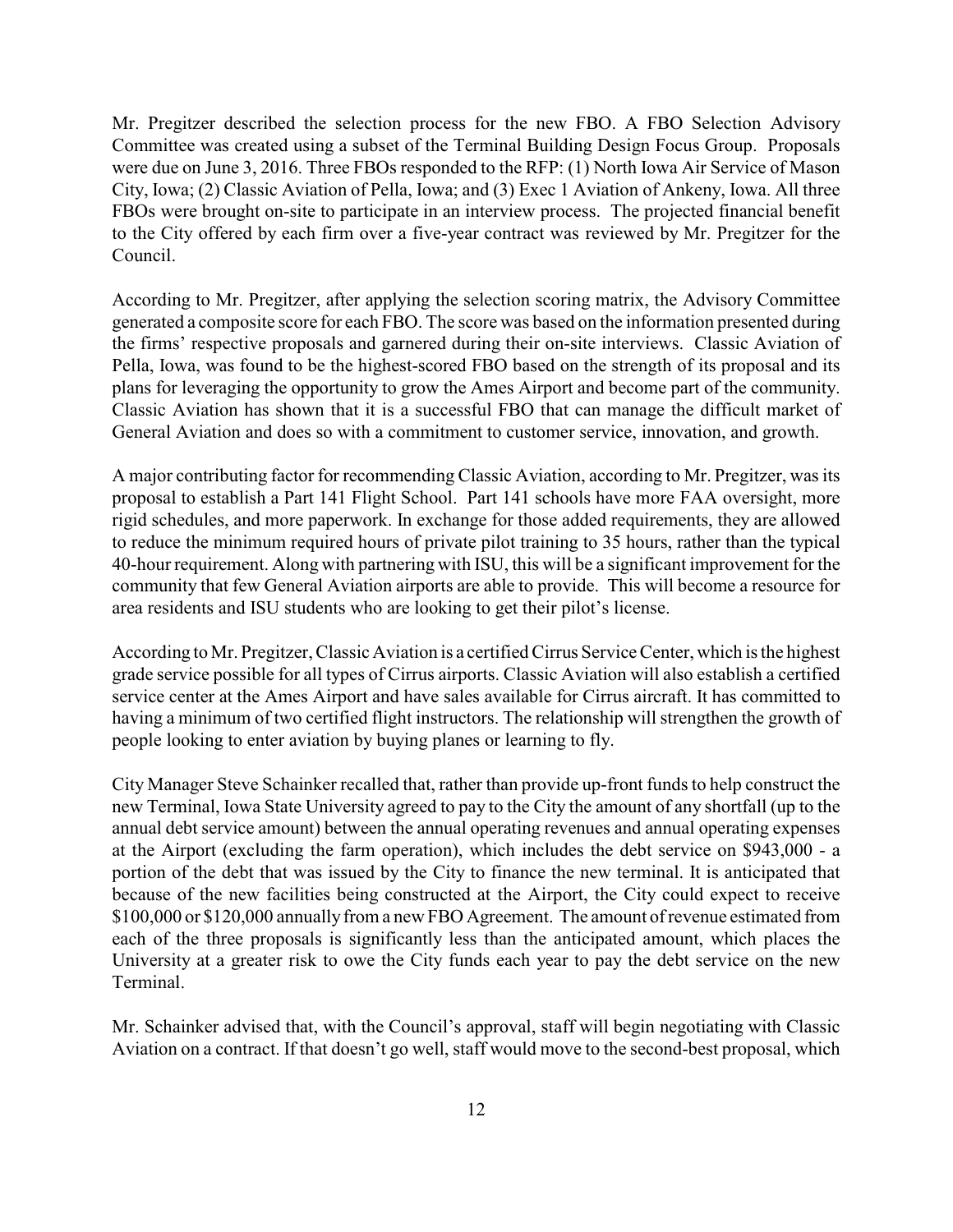was submitted by North Iowa Air Service out of Mason City, Iowa.

Moved by Orazem, seconded by Gartin, to adopt RESOLUTION NO. 16-496 approving Classic Aviation of Pella, Iowa, as the City's preferred FBO and directing staff to begin negotiations for a new management contract for the Ames Municipal Airport; if acceptable terms of a new contract cannot be negotiated with Classic Aviation, direct staff to select North Iowa Air Service of Mason City, Iowa, as the new preferred FBO and begin contract negotiations with them.

Roll Call Vote: 6-0. Resolution declared adopted unanimously, signed by the Mayor, and hereby made a portion of these Minutes.

#### **SOUTH SKUNK RIVER WATERSHED IMPROVEMENTS (CITY HALL PARKING LOT):**

Civil Engineer II Eric Cowles reported on the re-bidding of the project previously bid in June when bids were rejected and the project was sent back for re-design. At that time, the new bids were again over-budget and staff needed time to develop a recommendation on how to proceed with the project.

Providing the background, Mr. Cowles reported that, on February 24, 2015, the City Council had authorized application for two state-funded grants to facilitate storm water quality and quantity improvements in the downtown area. The City subsequently received \$100,000 from the Iowa Department of Agriculture and Land Stewardship (IDALS) for water quality improvements as proposed in the application. Funding from the State Revolving Fund (SRF) Sponsored Project Program was also awarded in connection with two SRF funded sewer improvement projects. Essentially, the interest paid to the Iowa Department of Natural Resources (IDNR) on the SRF loans for those projects is being returned to the City for use on these storm water-related parking lot improvements. At the June 28, 2016 meeting, the City Council rejected all bids due to high costs and directed staff to rebid the project at a future date. Staff then worked with Bolton & Menk, consulting engineer on the project, to identify measures to modify the project with the intent to lower project costs. These included revising the completion date to spring 2017, providing additional clarification on certain bid items, and replacing portions of existing curb and gutter in parking Lot M as an alternate bid item. According to Mr. Cowles, those adjustments will still fulfill the requirements of the IDALS and SRF Sponsored Project Water Quality Grants. On August 3, 2016, two bids were received on the project: Woodruff Construction and Con-Struct were the bidders.

Mr. Cowles stated that project award would typically be based on the lowest cost pavement alternative, which in this case is Woodruff bidding Base and Alternate #1 (asphalt) at a cost of \$1,180,223.95. However, the specifications for the project require the successful bidder to self-perform at least 50% of the work on the project. As a part of the evaluation, it was determined that the low bidder, Woodruff, is unable to meet this self-performance specification requirement. The second-lowest bidder, Con-Struct, met the requirement, with the lowest bid being Base + Alt #2 (concrete) in the amount of \$1,270,739.70. With engineering and contract administration estimated in the amount of \$150,000, however, total estimated expenses are over \$1,420,000, which exceeds previously identified funding by approximately \$280,000. Staff is recommending that the bids be rejected and the project be re-bid at a future date.

Noting that the bids came in approximately \$280,000 over budget, Council Member Gartin asked if staff has concerns that the same will be true when it gets re-bid. Mr. Cowles replied that by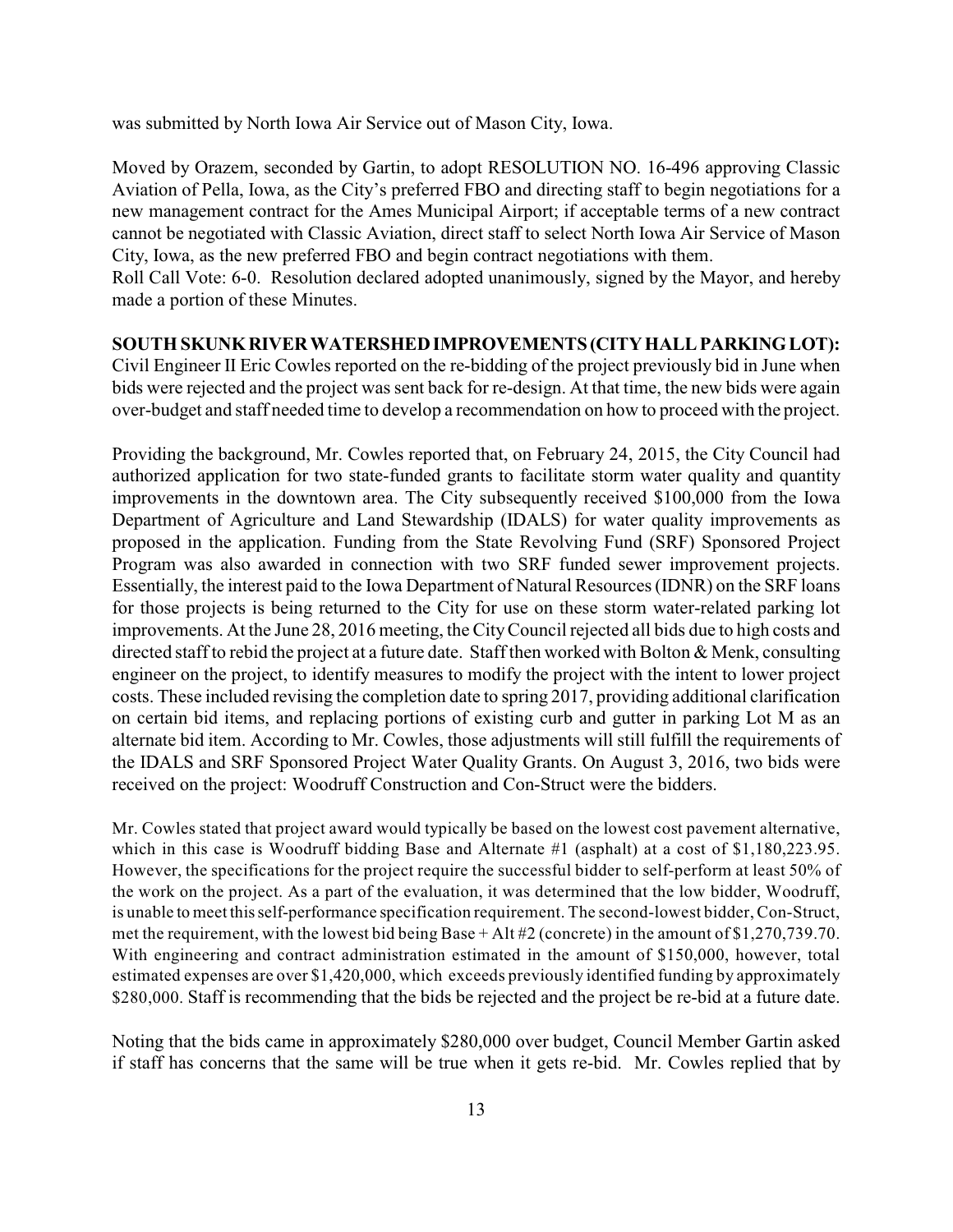rejecting the bids, staff will work with the consultant to redesign the project for a future letting date and construction likely beginning in spring 2017. This will allow staff to analyze the 50% selfperformance requirement. Lowering this requirement could open the project for bidding by more firms, which may lead to lower costs. Additionally, this will also provide staff time to look for additional funding sources to ensure the project's successful future bid. The IDALS Water Quality Grant originally had a deadline of June 30, 2016, for expenditure of the funds. Staff has worked with IDALS for an extension of this date to June 30, 2017. IDALS staff has been contacted and it was determined that expending these funds first (prior to June 30, 2017) with spring 2017 construction will meet the requirements of the grant.

Moved by Beatty-Hansen, seconded by Betcher, to reject the bids and direct staff to re-bid the project at a future date.

Vote on Motion: 6-0. Motion declared carried unanimously.

**CAPITAL FUNDING FOR HUMAN SERVICES AGENCIES:** Assistant City Manager Brian Phillips introduced Miranda Wehde, City Manager's Office Intern, who assisted with the survey conducted to gather information about capital project needs of the Human Services agencies.

Council Member Corrieri indicated her conflict of interest with this item; she will be abstaining from any vote taken.

Assistant City Manager Phillips noted that, on November 24, 2015, the Council had directed staff to look into developing a one-time grant program for FY 2017/18 to fund capital projects for Human Services agencies, with the first task involving the staff reaching out to those agencies. A survey was sent to 30 agencies to gather the requested information. The results of the survey were reviewed by Mr. Phillips.

City Manager Schainker advised that if the City Council decides to allocate funds for this project, it would need to be brought up and discussed during budget time. If the project was to move forward, it could not take place any sooner than July 1, 2017, since it has not been included in the current budget.

Mayor Campbell indicated her very serious reservations about entering into a program that provides capital funding of this type. She noted that United Way does give capital project grants. The Mayor commented that the City has a very good process already in place for funding services to be received from Human Services agencies through its partnership in ASSET.

Council Member Betcher said that she is not opposed to providing funding for capital projects for human services agencies; however, she does not want it to equate to more than \$1,000,000 over two years.

Council Member Gartin noted that it is very difficult for non-profits to fund-raise for things like HVAC systems. He would want traditional capital improvement projects, e.g., roofs, not something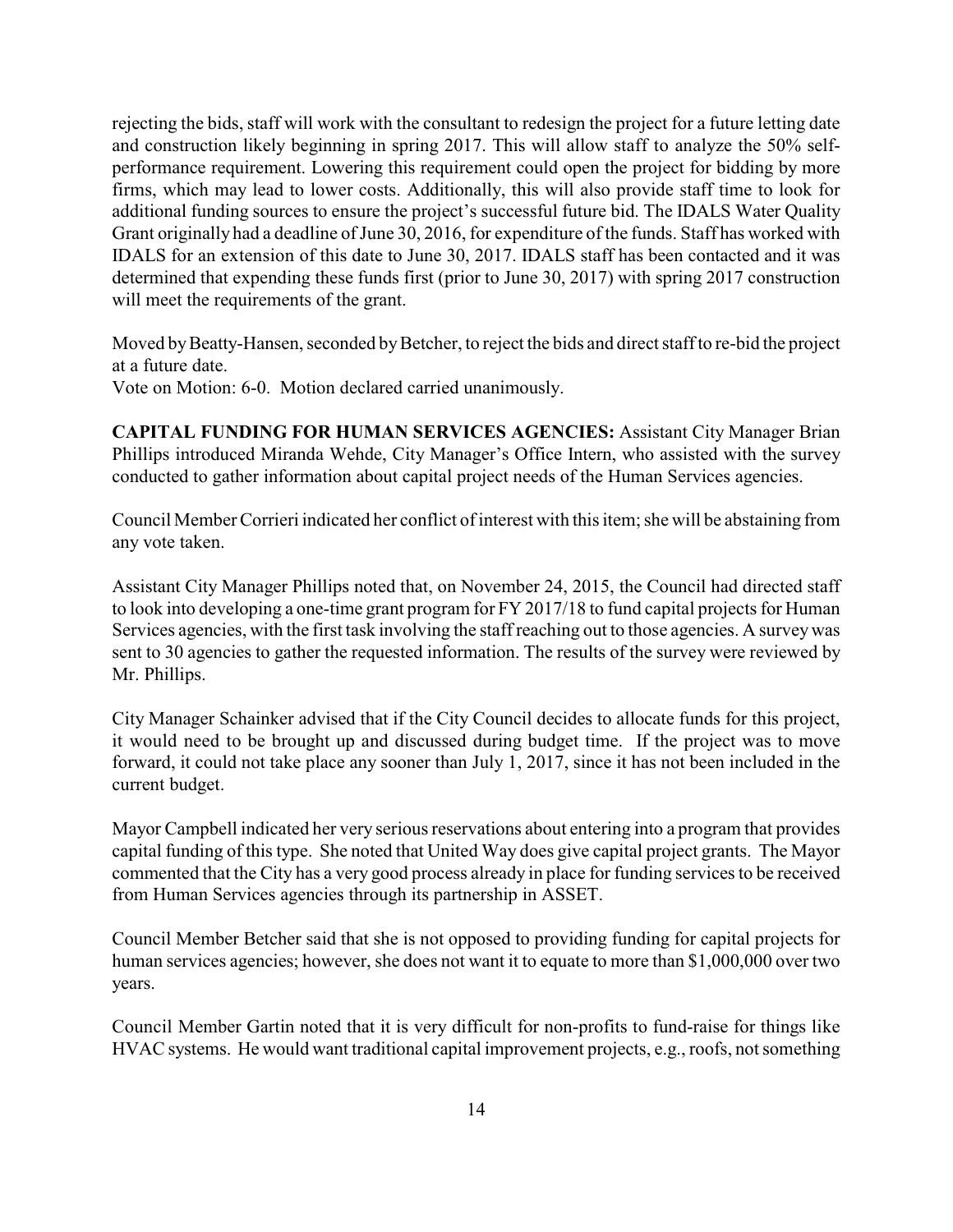like vehicles. Mr. Gartin indicated a desire to have further conversations with United Way before such a program was approved.

Moved by Gartin, seconded by Beatty-Hansen, to direct staff to have further conversations with United Way to better understand its capital grant program and report back to the City Council. Vote on Motion: 5-0-1. Voting aye: Beatty-Hansen, Betcher, Gartin, Nelson, Orazem. Voting nay: None. Abstaining due to a conflict of interest: Corrieri. Motion declared carried.

Moved by Gartin, seconded by Beatty-Hansen, to direct staff to list this as an issue for the Budget Guidelines Session to be held next November.

Vote on Motion: 6-0. Motion declared carried unanimously.

## **SALE OF GENERAL OBLIGATION ESSENTIAL CORPORATE PURPOSE BONDS:** City

Treasurer Roger Wisecup introduced Susan Gerlach from PFM. Ms. Gerlach reported that the City received six bids from 44 firms. The bids ranged from a 1.52% to 1.61% interest rate. The savings will equate to over \$215,000. The winning bid came from Robert W. Baird & Co., Inc.

Moved by Gartin, seconded by Betcher, to adopt RESOLUTION NO. 16-497 approving the sale of General Obligation Essential Corporate Purpose Bonds, Series 2016A, in a principal amount not to exceed \$12,705,000 to Robert W. Baird & Co., Inc.

Roll Call Vote: 6-0. Resolution declared adopted unanimously, signed by the Mayor, and hereby made a portion of these Minutes.

**UNIFY PHONE SYSTEM UPGRADE:** Stan Davis, Information Services Manager, explained that the City's existing digital phone system is outdated. The current handsets are 26 years old and the system itself is 19 years old. The last upgrade of the system was ten years ago, and software enhancements can no longer bemade. Upgrades to certain departments have been necessaryat a cost of \$132,814. Upgrading the existing Siemens digital phone system to a Unify network phone system would allow the City to keep the existing \$132,814 investment.

Moved by Orazem, seconded by Betcher, to adopt RESOLUTION NO. 16-498 approving a waiver of Purchasing Policies and awarding a contract to Black Box Network Services for a single-source purchase of a Unify Phone System upgrade in the amount of \$417,408.

Roll Call Vote: 6-0. Resolution declared adopted unanimously, signed by the Mayor, and hereby made a portion of these Minutes.

**HEARING ON AMES PLANT TO N. E. ANKENY 161kV TRANSMISSION LINE RELOCATION:** Mayor Campbell opened the public hearing. No one requested to speak, and the hearing was closed.

Moved by Nelson, seconded by Orazem, to accept the report of bids and delay award of a contract. Vote on Motion: 6-0. Motion declared carried unanimously.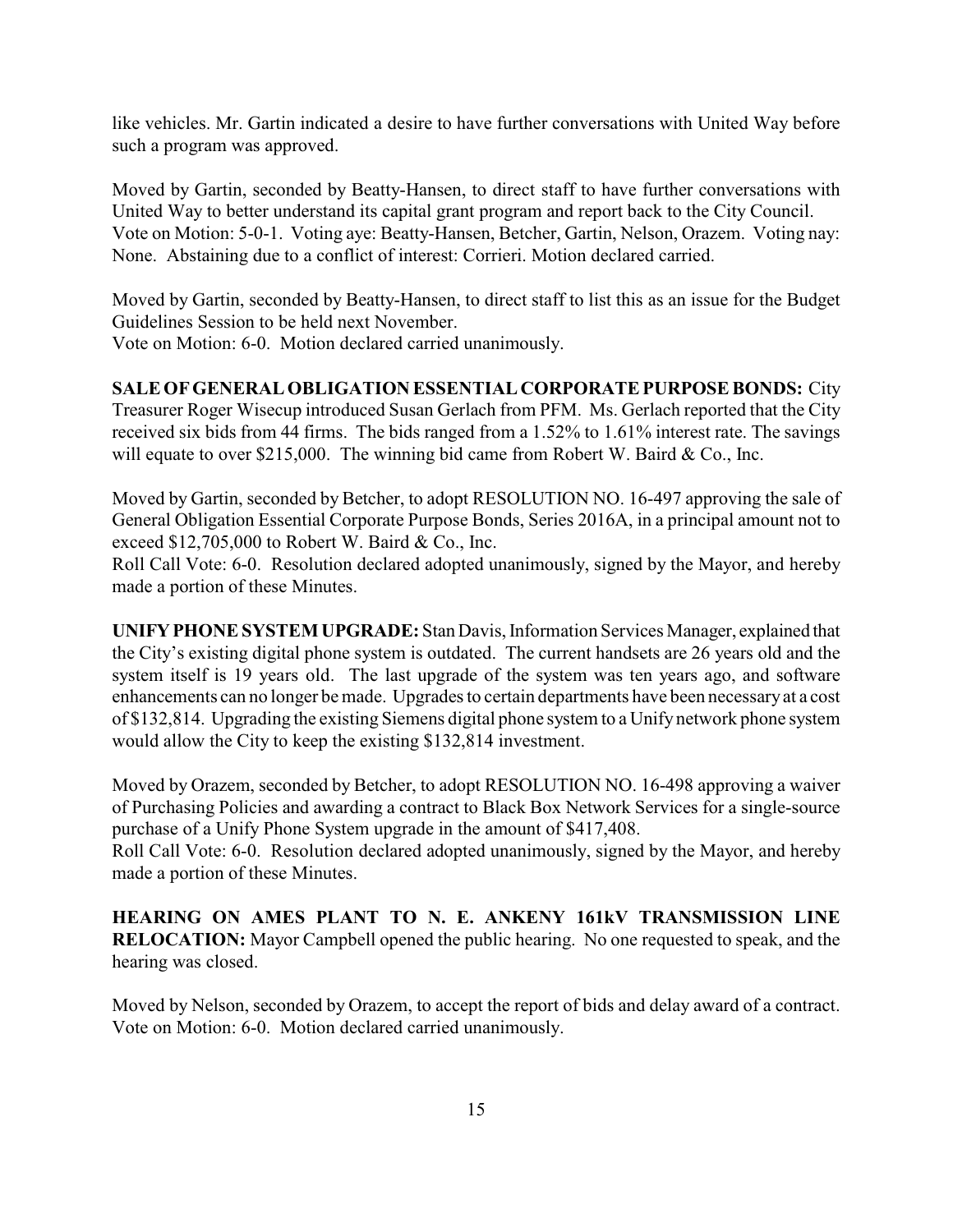**HEARING ON SEWER REVENUE STATE REVOLVING FUND PLANNING AND DESIGN LOAN AGREEMENT:** The public hearing was opened by the Mayor. She closed same after no one asked to speak.

Moved by Nelson, seconded by Gartin, to adopt RESOLUTION NO. 16-499 approving entering into a Sewer Revenue State Revolving Fund Planning and Design Loan Agreement in an amount not to exceed \$375,000.

Roll Call Vote: 6-0. Resolution declared adopted unanimously, signed by the Mayor, and hereby made a portion of these Minutes.

**HEARING ON PROPOSED CONTRACT FOR SALE OF CITY-OWNED PROPERTY AT 1125 MAXWELL AVENUE (Continued from July 12, 2016):** Mayor Campbell noted that the hearing was open, having been continued from the July 12, 2016, meeting. The Mayor closed the hearing after no one came forward to speak.

Moved by Beatty-Hansen, seconded by Betcher, to adopt RESOLUTION NO. 16-500 approving a Contract with Habitat for Humanity for the purchase of City-owned property at 1125 Maxwell Avenue in connection with Community Development Block Grant Neighborhood Sustainability Program.

Roll Call Vote: 6-0. Resolution declared adopted unanimously, signed by the Mayor, and hereby made a portion of these Minutes.

**HEARING ON PROPOSED CONTRACT FOR SALE OF CITY-OWNED PROPERTY AT 306 WELLONS DRIVE (Continued from July 12, 2016):** Mayor Campbell explained that the public hearing had been continued on this item as well from the July 12, 2016, meeting. No one requested to speak, and the hearing was closed.

Moved by Beatty-Hansen, seconded by Betcher, to adopt RESOLUTION NO. 16-501 approving a Contract with Habitat for Humanity for the purchase of City-owned property at 306 Wellons Drive in connection with Community Development Block Grant Neighborhood Sustainability Program. Roll Call Vote: 6-0. Resolution declared adopted unanimously, signed by the Mayor, and hereby made a portion of these Minutes.

## **HEARING ON REVISION TO MASTER PLAN FOR 499 SUNFLOWER DRIVE (SOUTH FORK SUBDIVISION, 8<sup>TH</sup> ADDITION):** The public hearing was opened by the Mayor.

Keith Arneson, Pinnacle Properties, LLC, said he was seeking approval of a revised Master Plan for a portion of the South Fork development. The change would be to the housing types proposed for the remaining outlot from nine single-family detached homes to five single-family detached homes and eight twin-home lots. There would be a net increase of four homes with the proposed change. Lots to the west of Sunflower Drive would be unaffected by the proposal.

No one else came forward to speak, and the Mayor closed the hearing.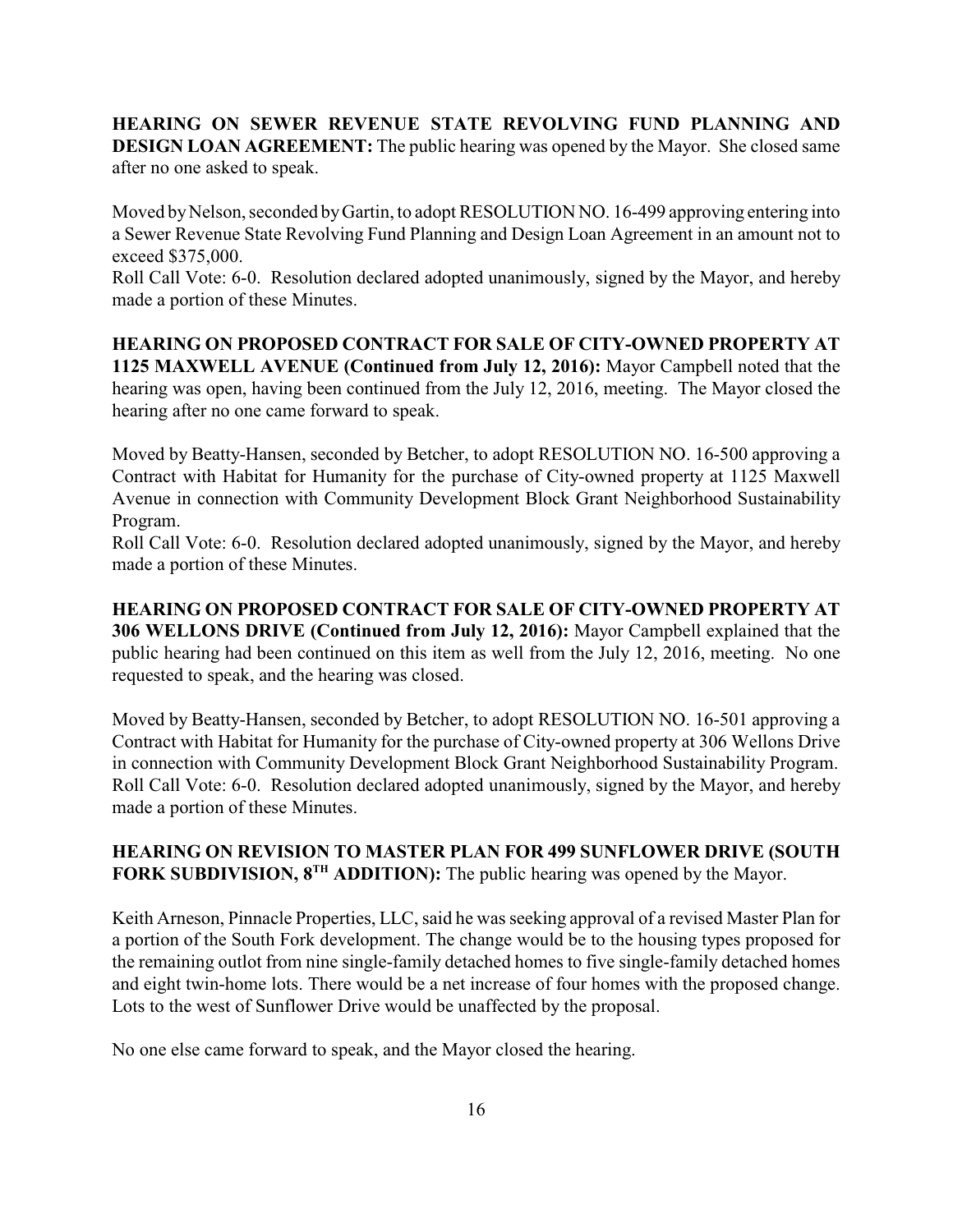Moved by Nelson, seconded by Beatty-Hansen, to adopt RESOLUTION NO. 16-502 approving the Zoning Agreement for Adoption of a Revised Master Plan for Outlot A.

Roll Call Vote: 6-0. Resolution declared adopted unanimously, signed by the Mayor, and hereby made a portion of these Minutes.

Moved by Nelson, seconded by Beatty-Hansen, to adopt RESOLUTION NO. 16-503 approving the Revised Preliminary Plat.

Roll Call Vote: 6-0. Resolution declared adopted unanimously, signed by the Mayor, and hereby made a portion of these Minutes.

**HEARING ON AMENDMENT TO MAJOR SITE DEVELOPMENT PLAN FOR PARKING LOT LANDSCAPING FOR GREEN HILLS PLANNED RESIDENCE DISTRICT:** The public hearing was opened by the Mayor. It was closed after there was no one wishing to speak.

Moved by Beatty-Hansen, seconded by Nelson, to adopt RESOLUTION NO. 16-504 approving an Amendment to the Major Site Development Plan for parking lot landscaping for Green Hills Planned Residence District located at 2200 Green Hills Drive.

Roll Call Vote: 6-0. Resolution declared adopted unanimously, signed by the Mayor, and hereby made a portion of these Minutes.

**ORDINANCE ASSIGNING NEWLY ANNEXED PROPERTIES:** Moved by Orazem, seconded by Beatty-Hansen, to pass on first reading an ordinance assigning newly annexed properties to Ward 3, Precinct 1; and Wad 3, Precinct 4.

Roll Call Vote: 6-0. Motion declared carried unanimously.

Moved by Betcher, seconded by Nelson, to suspend the rules necessary for the adoption of an ordinance.

Roll Call Vote: 6-0. Motion declared carried unanimously.

Moved by Betcher, seconded by Orazem, to pass on second and third readings and adopt ORDINANCE NO. 4272 assigning newly annexed properties to Ward 3, Precinct 1; and Ward 3, Precinct 4.

Roll Call Vote: 6-0. Ordinance declared adopted unanimously, signed by the Mayor, and hereby made a portion of these Minutes.

**ORDINANCE CHANGING NAME OF GRANT AVENUE TO HYDE AVENUE:** Moved by Betcher, seconded by Beatty-Hansen, to pass on second reading an ordinance changing the name of Grant Avenue to Hyde Avenue.

Roll Call Vote: 6-0. Motion declared carried unanimously.

**ORDINANCE REZONING 720 SOUTH DUFF AVENUE:** Moved by Betcher, seconded by Nelson, to pass on second reading an ordinance rezoning 720 South Duff Avenue from Agricultural (A) and Highway-Oriented Commercial (HOC) to Highway-Oriented Commercial (HOC).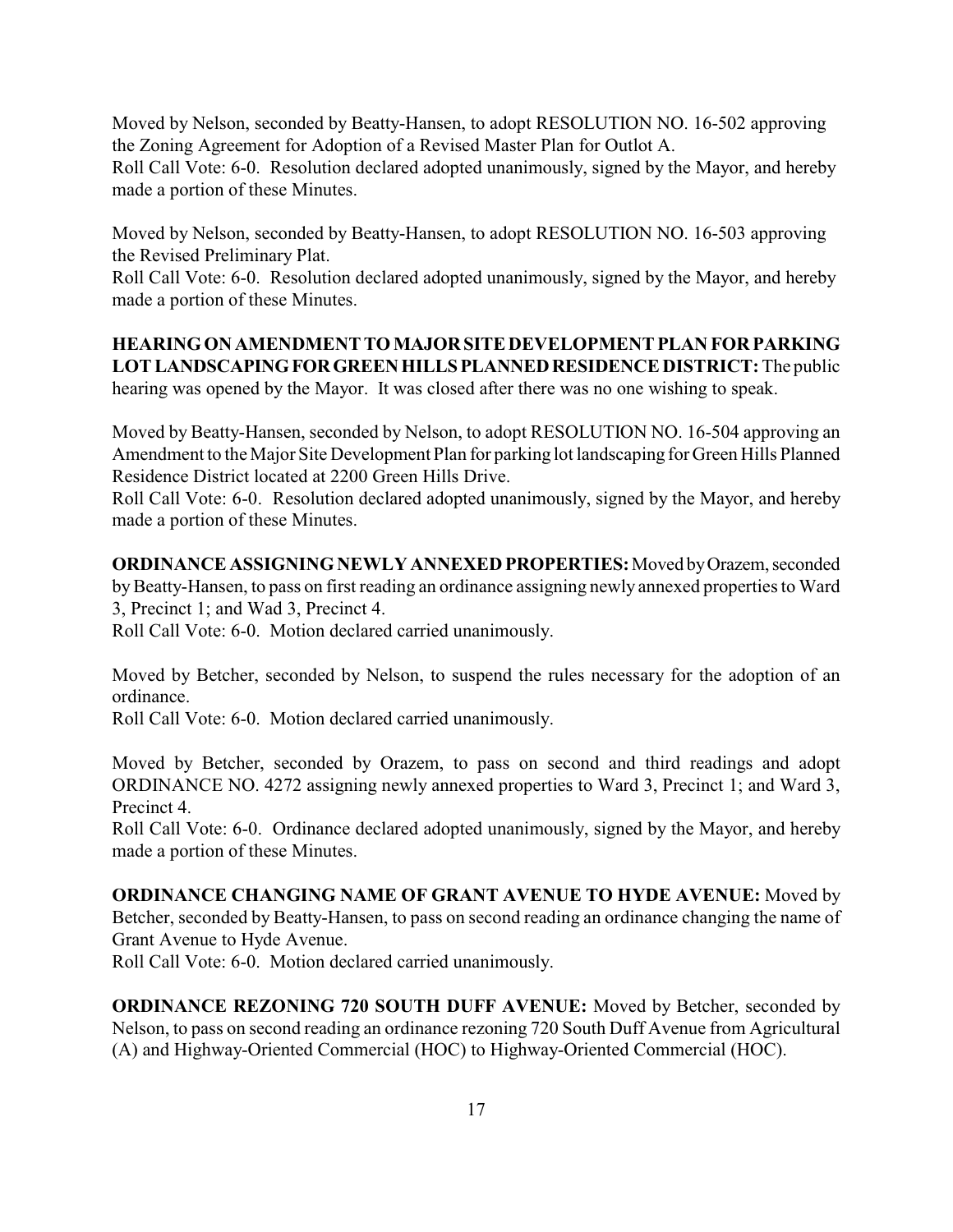Roll Call Vote: 6-0. Motion declared carried unanimously.

**ORDINANCE TO ALLOW CLUBHOUSES IN FS-RM ZONING DISTRICT:** Moved by Beatty-Hansen, seconded by Betcher, to pass on third reading and adopt ORDINANCE NO. 4269 to allow clubhouses in the FS-RM Zoning District.

Roll Call Vote: 6-0. Ordinance declared adopted unanimously, signed by the Mayor, and hereby made a portion of these Minutes.

**ORDINANCE ESTABLISHING "NO PARKING HERE TO CORNER" ON WEST SIDE OF EATON AVENUE FROM BRISTOL DRIVE SOUTH FOR 325 FEET AND ON WEST SIDE OF PUBLIC ALLEY FROM BRISTOL DRIVE NORTH FOR 180 FEET:** Moved by Betcher, seconded by Orazem, to pass on third reading and adopt ORDINANCE NO. 4270 establishing "No Parking Here to Corner" on the west side of Eaton Avenue from Bristol Drive south for 325 feet; and establishing "No Parking Here to Corner" on the west side of the public alley from Bristol Drive north for 180 feet.

Roll Call Vote: 6-0. Ordinance declared adopted unanimously, signed by the Mayor, and hereby made a portion of these Minutes.

**5871 ONTARIO STREET:** Moved by Betcher, seconded by Beatty-Hansen, to adopt RESOLUTION NO. 16-505 approving the Zoning Agreement for Adoption of a Master Plan for 5871 Ontario Street.

Roll Call Vote: 6-0. Resolution declared adopted unanimously, signed by the Mayor, and hereby made a portion of these Minutes.

Moved by Betcher, seconded by Beatty-Hansen, to pass on third reading and adopt ORDINANCE NO. 4271 rezoning, with a Master Plan, 5871 Ontario Street from Agricultural (A) to Suburban Residential Low Density (FS-RL).

Roll Call Vote: 6-0. Ordinance declared adopted unanimously, signed by the Mayor, and hereby made a portion of these Minutes.

**COUNCIL COMMENTS:** Moved by Nelson, seconded by Gartin, to direct staff to place on a future agenda the request for underground geothermal wells within the Conservation Easement in Quarry Estates,  $1<sup>st</sup>$  Addition.

Vote on Motion: 6-0. Motion declared carried unanimously.

Moved by Gartin, seconded by Beatty-Hansen, to refer for a staff report the request of Jean Goodwin dated August 2, 2016, pertaining to the amount of her water bill due to a broken pipe. Vote on Motion: 6-0. Motion declared carried unanimously.

Moved by Gartin, seconded by Beatty-Hansen, to refer to staff for a memo the request of the Somerset Property Association and residents to partner with the City's Parks and Recreation Department to develop a park at 2910 Sheffield Avenue.